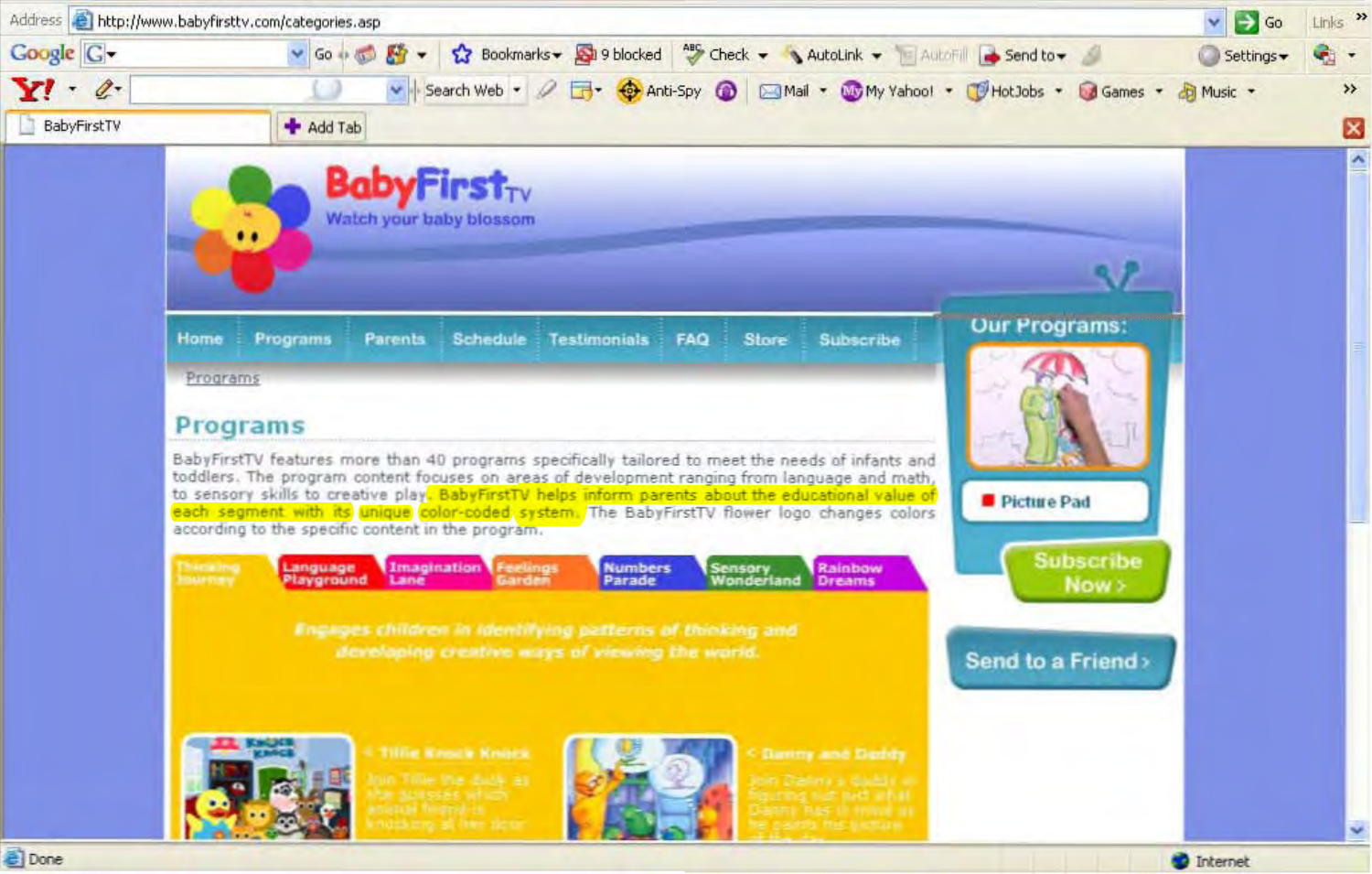

**El** Done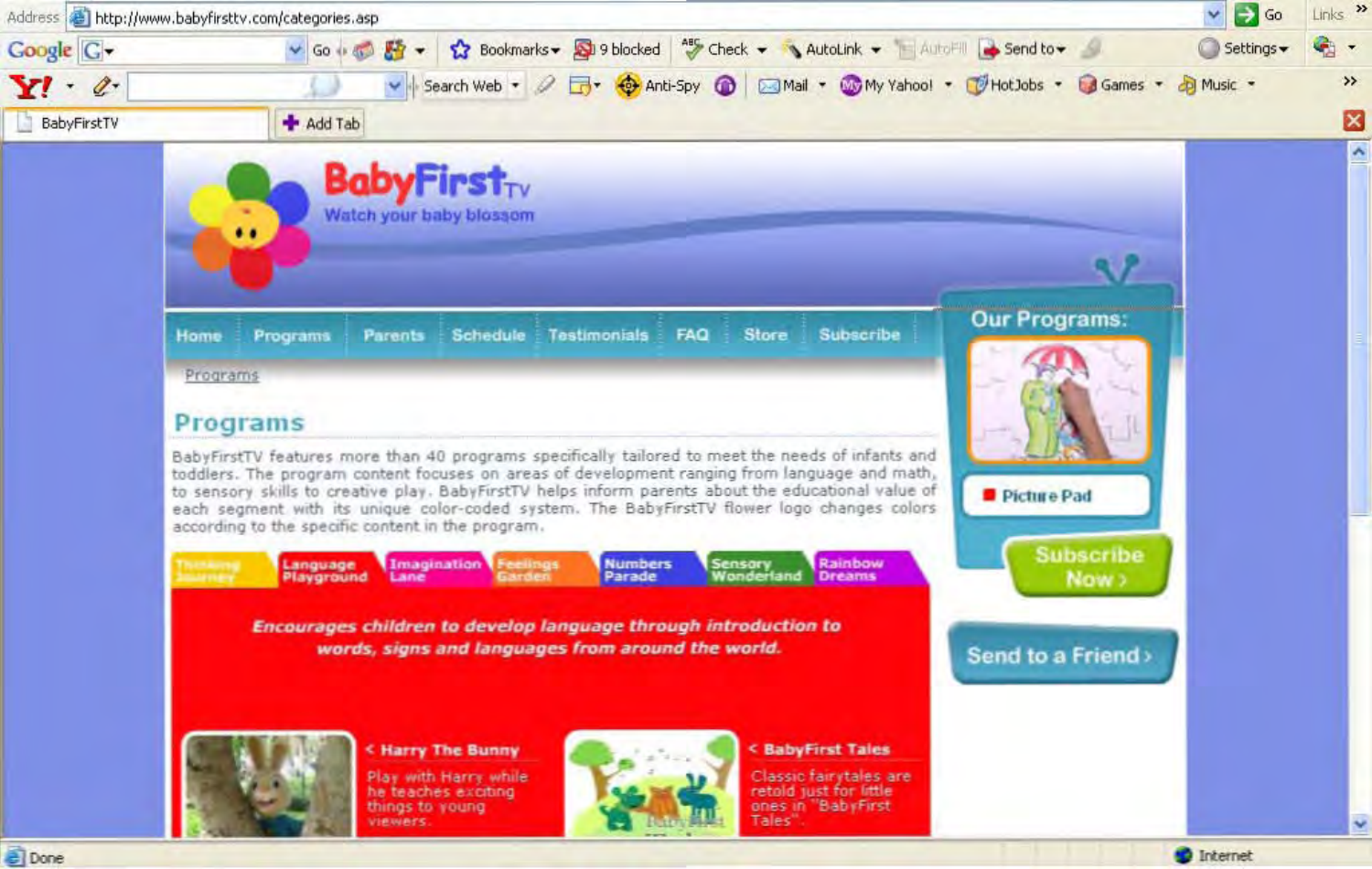